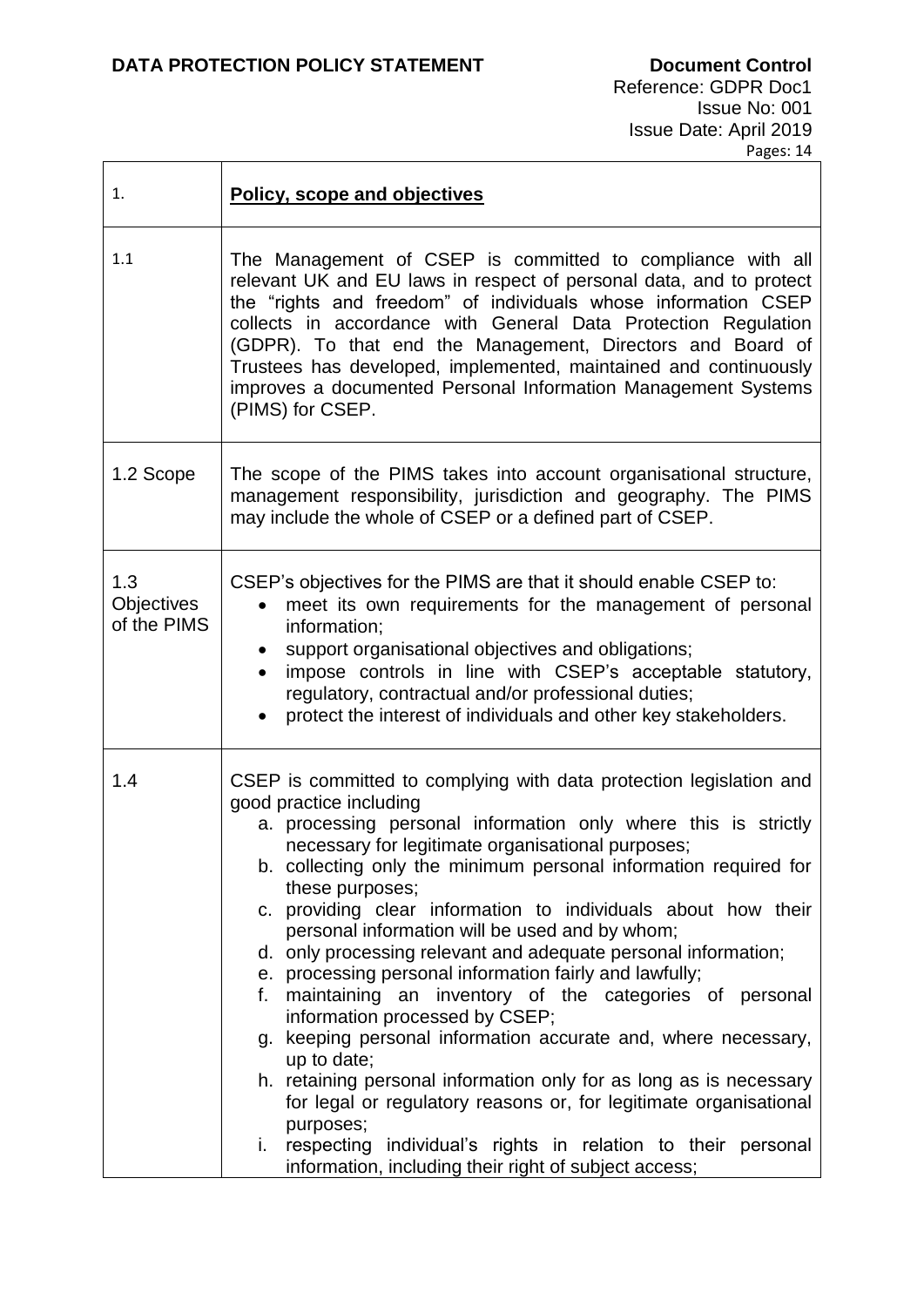|                     | j. keeping all personal information secure;<br>k. only transferring personal information outside the EU in<br>circumstances where it can be adequately protected;<br>I. the application of various exemptions allowed by data<br>protection regulation;<br>m. developing and implementing a PIMS to enable the policy to be<br>implemented;<br>n. where<br>appropriate, identifying internal<br>and<br>external<br>stakeholders and the degree to which these stake holders are<br>involved in the governance of CSEP's PIMS and;<br>o. Identification of workers with specific responsibility and<br>accountability for PIMS.   |  |
|---------------------|----------------------------------------------------------------------------------------------------------------------------------------------------------------------------------------------------------------------------------------------------------------------------------------------------------------------------------------------------------------------------------------------------------------------------------------------------------------------------------------------------------------------------------------------------------------------------------------------------------------------------------|--|
| 1.5<br>Notification |                                                                                                                                                                                                                                                                                                                                                                                                                                                                                                                                                                                                                                  |  |
| 2.                  | <b>Background to the General Data Protection Regulation ('GDPR')</b>                                                                                                                                                                                                                                                                                                                                                                                                                                                                                                                                                             |  |
|                     | The GDPR 2016 replaces the EU Data Protection Directives of 1995<br>and supersedes the laws of individual Member States that were<br>developed in compliance with the Data Protection Directives 95/46<br>EC. Its purpose is to protect the "rights and freedom" of living<br>individuals, and to ensure that personal data is not processed without<br>their knowledge, and wherever possible, that it is processed with their<br>consent.                                                                                                                                                                                      |  |
| 3.                  | Definition used by the organisation (drawn from the GDPR)<br><b>Territorial scope</b> – the GDPR will apply to all controller that are<br>established in the EU (European Union) who process the personal<br>data of data subjects, in the context of that establishment. It will also<br>apply to controllers outside the EU that process personal data in order<br>to offer goods and services, or monitor the behaviour to data subjects<br>who are resident in the EU.<br><b>Establishment</b> – the main establishment of the controller in the EU<br>will be the place in which the controller makes the main decisions as |  |
|                     | the purpose of its data processing activities. The<br>main<br>to<br>establishment of a processor in the EU will be its administrative<br>centre. If a controller is based outside the EU, it will have to appoint a<br>representative in the jurisdiction in which the controller operates, to act<br>on behalf of the controller and deal with supervisory authorities.<br><b>Personal data</b> – any information relating to an identified or identifiable                                                                                                                                                                     |  |
|                     | natural person ('data subject'); an identifiable natural person is one                                                                                                                                                                                                                                                                                                                                                                                                                                                                                                                                                           |  |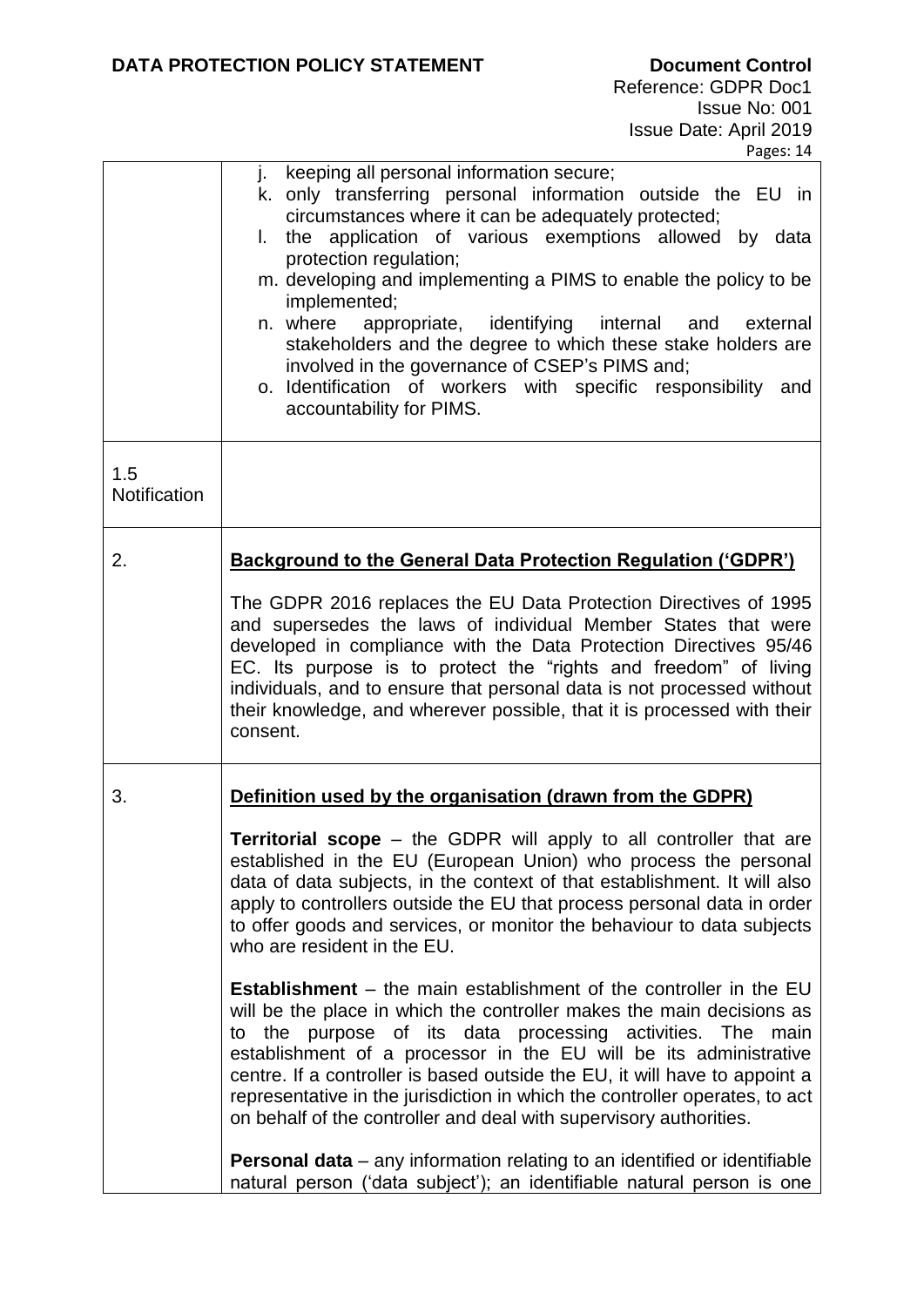who can be identified, directly or indirectly, in particular by reference to an identifier such as a name, an identifiable number, location data, an online identifier or to one or more factors specific to the physical, physiological, genetic, mental, economic, cultural or social identity of that natural person.

**Special categories of personal data** – Personal data revealing racial or ethnic origin, political opinions, religious or philosophical beliefs, or trade union membership, and the processing of genetic data, biometric data for the purpose of uniquely identifying a natural person, data concerning health or data concerning a natural person's sex life or sexual orientation.

**Data controller** – the natural or legal person, public authority, agency or other body which, alone or jointly with others, determines the purposes and means of the processing of personal data; where the purposes and means of such processing are determined by Union or Member State law, the controller or the specific criteria for its nomination may be provided for by Union or Member State law.

**Data subject** – any living individual who is the subject of personal data held by an organisation.

**Processing** – any operation or set of operations which is performed on personal data or sets of personal data, whether or not by automated means, such as collection, recording, organisation, structuring storage, adaptation or alteration, retrieval, consultation, use, disclosure by transmission, dissemination or otherwise making available, alignment or combination, restriction, erasure or destruction.

**Profiling** – is any form of automated processing of personal data intended to evaluate certain personal aspect relating to a natural person, or to analyse, or predict that person's performance at work, economic situation, location, health, personal preferences, reliability or behaviour. This definition is linked to the right of data subject to object to profiling and the right to be informed about the existence of profiling, of measures based on profiling and the envisaged effects of profiling on the individual.

**Personal data breach** – a breach of security leading to the accidental, or unlawful, destruction, loss, alteration, unauthorised disclosure of, or personal data transmitted, stored or otherwise processed. There is an obligation on the controller to report personal data breach to the supervisory authority and where the breach is likely to adversely affect the personal data or privacy of the data subject.

**Data subject consent** – means any freely given, specific, informed and unambiguous indication of the data subject's wishes by which he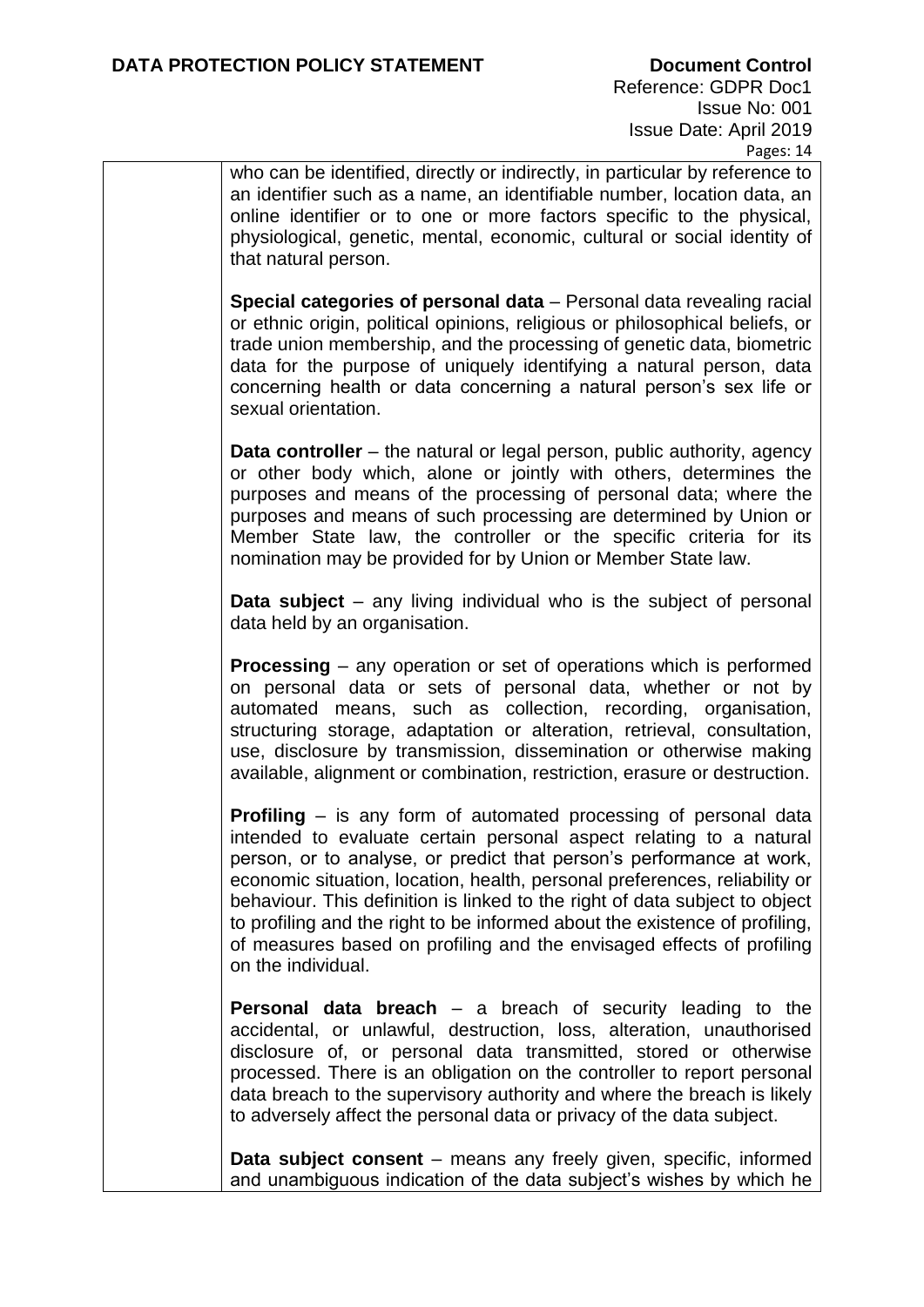|     | Pages: 14                                                                                                                                                                                                                                                                                                                                                                                                                                                                                     |  |
|-----|-----------------------------------------------------------------------------------------------------------------------------------------------------------------------------------------------------------------------------------------------------------------------------------------------------------------------------------------------------------------------------------------------------------------------------------------------------------------------------------------------|--|
|     | or she, by a statement or by a clear affirmative action, signifies<br>agreement to the processing of personal data.                                                                                                                                                                                                                                                                                                                                                                           |  |
|     | <b>Child</b> – the GDPR defines a child as anyone under the age of 16<br>years old.                                                                                                                                                                                                                                                                                                                                                                                                           |  |
|     | <b>Third party</b> $-$ a natural or legal person, public authority, agency or<br>body other than the data subject, controller, processor and persons<br>who, under the direct authority of the controller or processor, are<br>authorised to process personal data.                                                                                                                                                                                                                           |  |
|     | Filing system - any structured set of personal data which are<br>accessible according to specific criteria, whether centralised,<br>decentralised or dispersed on a functional or geographical basis.                                                                                                                                                                                                                                                                                         |  |
| 4.  | <b>Responsibilities under the GDPR</b>                                                                                                                                                                                                                                                                                                                                                                                                                                                        |  |
| 4.1 | CSEP is a data controller under the GDPR.                                                                                                                                                                                                                                                                                                                                                                                                                                                     |  |
| 4.2 | Top management and all those in management or supervisory roles<br>throughout CSEP are responsible for developing and encouraging<br>good information handling practices within the organisation;<br>responsibilities are set out in individual job descriptions.                                                                                                                                                                                                                             |  |
| 4.3 | GDPR Owner, a member of the senior management team, is<br>accountable to the Board of Directors/Management of CSEP for the<br>management of personal information within CSEP and for ensuring<br>that compliance with data protection legislation and good practice can<br>be demonstrated. This accountability includes:<br>development and implementation of the PIMS as required by<br>this policy; and<br>security and risk management in relation to compliance with the<br>٠<br>policy. |  |
| 4.4 | The Project Manager takes responsibility for CSEP's compliance with<br>this policy on a day-to-day basis and, in particular, has direct<br>responsibility for ensuring that CSEP complies with the GDPR, as do<br>the Education Officer / Trustees / Directors) in respect of data<br>processing that takes place within their area of responsibility.                                                                                                                                        |  |
| 4.5 | <b>The</b><br>Protection<br>Manager/GDPR<br>Data<br>Owner<br>have<br>specific                                                                                                                                                                                                                                                                                                                                                                                                                 |  |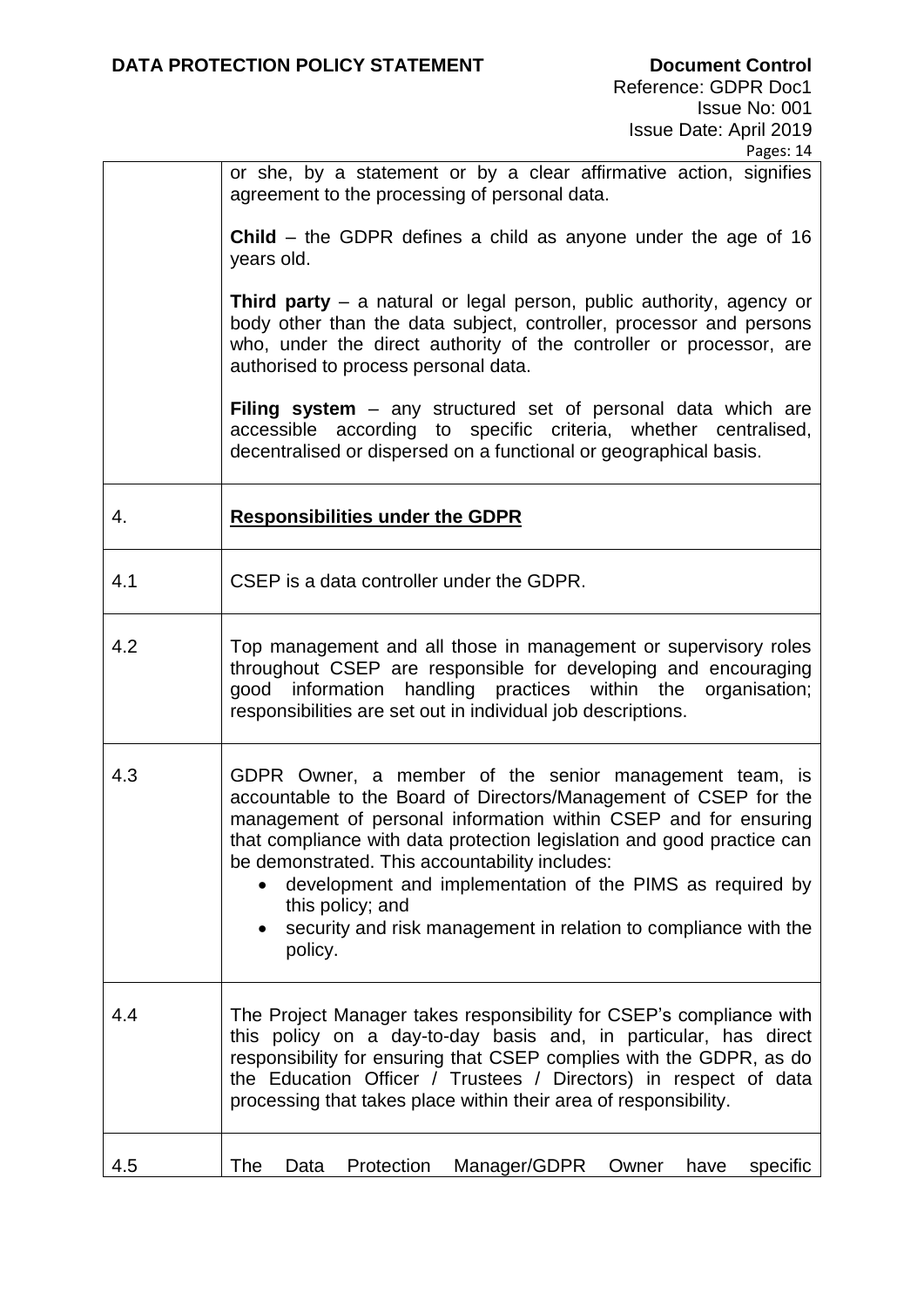|     | responsibilities in respect of procedures such as the Subject Access<br>Request Procedure (GDPR doc 2.2) and are the first point of call for<br>members seeking clarification on any aspect of data compliance.                                                                                                                                                                                                                                                                                                                                                                                                                                                                                                                                                                                                                                               |  |
|-----|---------------------------------------------------------------------------------------------------------------------------------------------------------------------------------------------------------------------------------------------------------------------------------------------------------------------------------------------------------------------------------------------------------------------------------------------------------------------------------------------------------------------------------------------------------------------------------------------------------------------------------------------------------------------------------------------------------------------------------------------------------------------------------------------------------------------------------------------------------------|--|
| 4.6 | Compliance with data protection legislation is the responsibility of all<br>members of CSEP who process personal information.                                                                                                                                                                                                                                                                                                                                                                                                                                                                                                                                                                                                                                                                                                                                 |  |
| 4.7 | CSEP's Training Policy (GDPR doc 2.3) sets out specific training and<br>awareness requirements in relation to specific roles and to members<br>of CSEP generally.                                                                                                                                                                                                                                                                                                                                                                                                                                                                                                                                                                                                                                                                                             |  |
| 4.8 | Members of CSEP are responsible for ensuring that any personal data<br>supplied by them, and that is about them, to CSEP is accurate and up-<br>to-date.                                                                                                                                                                                                                                                                                                                                                                                                                                                                                                                                                                                                                                                                                                      |  |
| 5.  | <b>Risk Assessment</b><br>Objective:<br>To ensure that CSEP is aware of any risks associated with the<br>processing of particular types of personal information.<br>CSEP has a process for assessing the level of risk to individuals<br>associated with the processing of their personal information.<br>Assessment will also be carried out in relation to processing<br>undertaken by other organisations on behalf of CSEP. CSEP shall<br>manage any risks which are identified by the risks assessment in<br>order to reduce the likelihood of a non-conformance with this policy.<br>Appropriate controls will be selected from ISO 27001 and applied to<br>reduce the level of risks associated with processing individual data to<br>an acceptable level, by reference to CSEP's documented risk<br>acceptance criteria and the requirements of GDPR. |  |
| 6.  | <b>Data protection principles</b><br>All processing of personal data must be done in accordance with the<br>following data protection principles of the Regulation, and CSEP'<br>policies and procedures are designed to ensure compliance with them.                                                                                                                                                                                                                                                                                                                                                                                                                                                                                                                                                                                                         |  |
| 6.1 | Personal data must be processed lawfully, fairly and transparently.<br><b>CSEP's Fair Processing Procedure</b>                                                                                                                                                                                                                                                                                                                                                                                                                                                                                                                                                                                                                                                                                                                                                |  |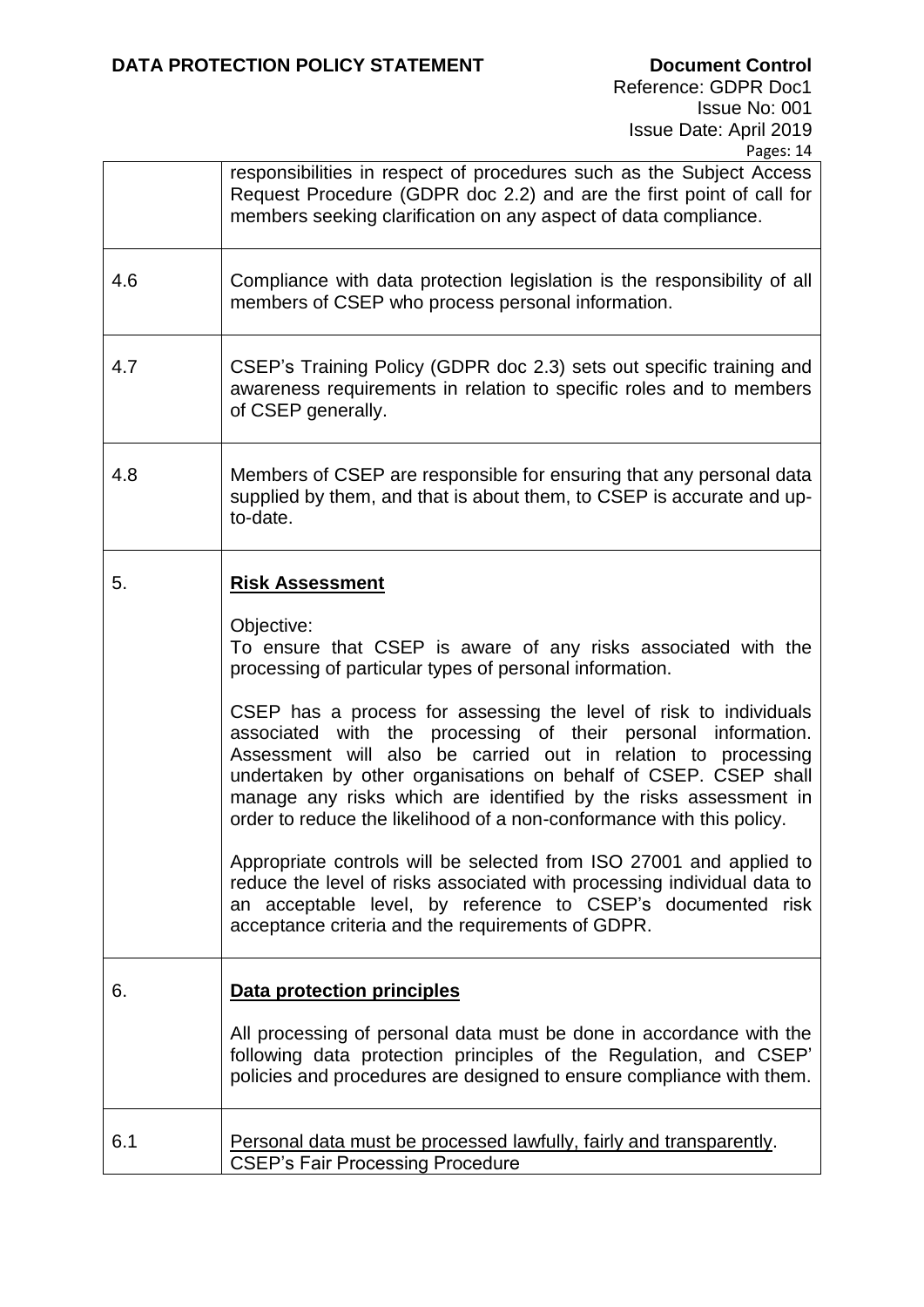| The GDPR introduces the requirement for transparency whereby the<br>controller has transparent and easily accessible policies relating to the<br>processing of personal data and the exercise of individuals "right and<br>freedom". Information must be communicated to the data subject in an<br>intelligible form using clear and plain language. |                                                                                                                                                                        |  |
|------------------------------------------------------------------------------------------------------------------------------------------------------------------------------------------------------------------------------------------------------------------------------------------------------------------------------------------------------|------------------------------------------------------------------------------------------------------------------------------------------------------------------------|--|
| The specific information that must be provided to the data subject<br>must as a minimum include:                                                                                                                                                                                                                                                     |                                                                                                                                                                        |  |
| 6.1.1                                                                                                                                                                                                                                                                                                                                                | The identity and the contact details of the controller and, if<br>any, of the controller's representatives;                                                            |  |
| 6.1.2                                                                                                                                                                                                                                                                                                                                                | The contact details of the Data Protection Officer/GDPR<br>Owner/Communication Lead, where applicable;                                                                 |  |
| 6.1.3                                                                                                                                                                                                                                                                                                                                                | The purpose of the processing for which the personal data<br>are intended as well as the legal basis for the processing;                                               |  |
| 6.1.4                                                                                                                                                                                                                                                                                                                                                | The period for which the personal data will be stored;                                                                                                                 |  |
| 6.1.5                                                                                                                                                                                                                                                                                                                                                | The existence of the rights to request access, rectification,<br>erasure or object to the processing;                                                                  |  |
| 6.1.6                                                                                                                                                                                                                                                                                                                                                | The categories of personal data concerned;                                                                                                                             |  |
| 6.1.f                                                                                                                                                                                                                                                                                                                                                | The recipients or categories of recipients of the personal<br>data, where applicable;                                                                                  |  |
| 6.1.8                                                                                                                                                                                                                                                                                                                                                | Where applicable, that the data controller intends to transfer<br>personal data to a recipient in a third country and the level of<br>protection afforded to the data; |  |
| 6.1.9                                                                                                                                                                                                                                                                                                                                                | Any further information<br>fair<br>necessary to guarantee<br>processing.                                                                                               |  |
|                                                                                                                                                                                                                                                                                                                                                      |                                                                                                                                                                        |  |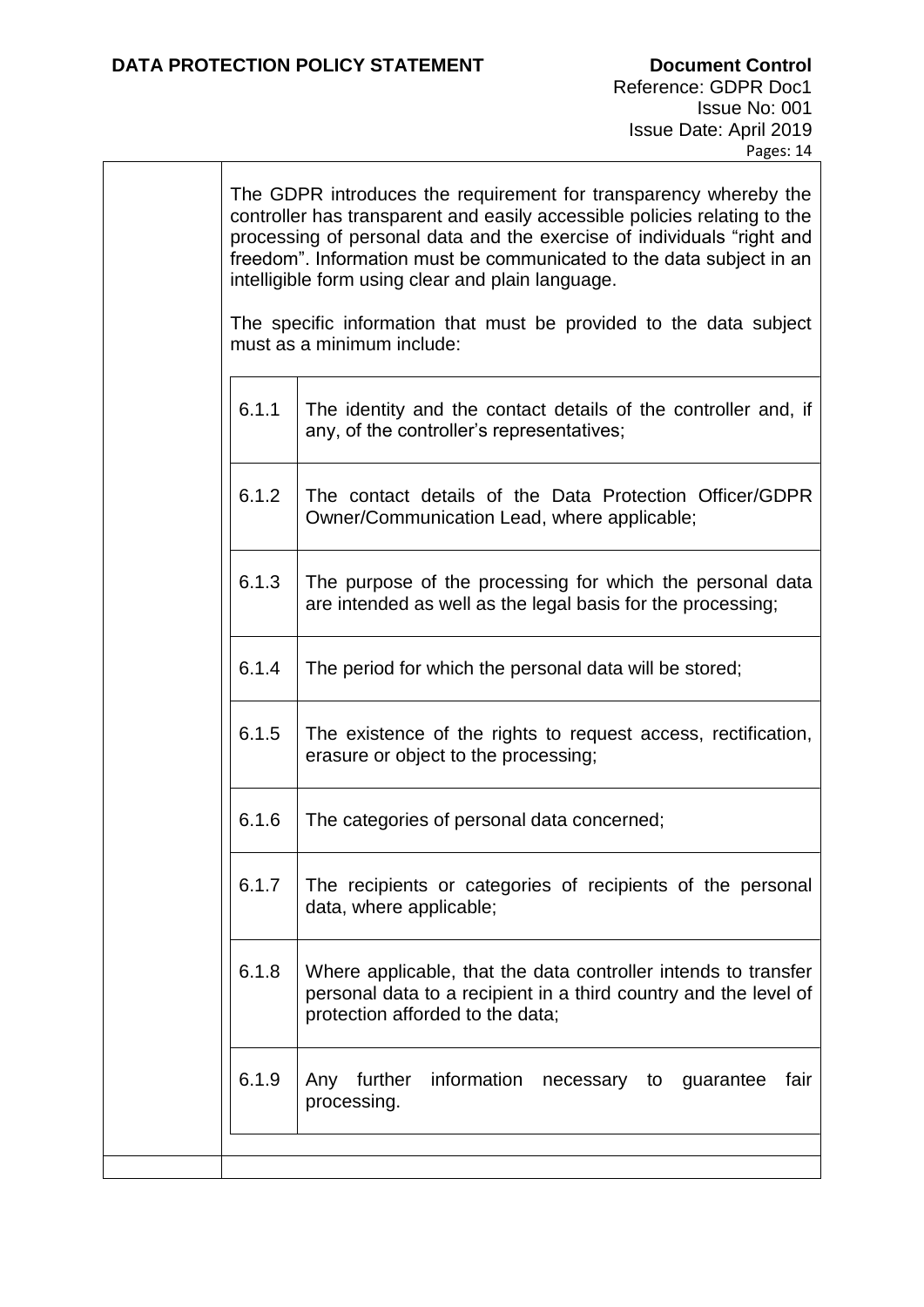Reference: GDPR Doc1 Issue No: 001 Issue Date: April 2019 .<br>Pages: 14

| 6.2 | Personal data can only be collected for specified, explicit and<br><u>legitimate purposes.</u> |                                                                                                                                                                                                                                                                                             |
|-----|------------------------------------------------------------------------------------------------|---------------------------------------------------------------------------------------------------------------------------------------------------------------------------------------------------------------------------------------------------------------------------------------------|
| 6.3 | Personal data must be adequate, relevant and limited to what is<br>necessary for processing.   |                                                                                                                                                                                                                                                                                             |
|     | 6.3.1                                                                                          | Jacinth Martin is responsible for ensuring that information<br>which is not strictly necessary for the purpose for which it is<br>obtained, is not collected.                                                                                                                               |
|     | 6.3.2                                                                                          | All data collection forms (electronic or paper-based),<br>including data collection requirements in new information<br>systems, must be approved by the Project Manager                                                                                                                     |
|     | 6.3.3                                                                                          | The Project Manager will ensure that on an annual basis all<br>data collection methods are reviewed to ensure that collected<br>data continues to be adequate, relevant and not excessive.                                                                                                  |
|     | 6.3.4                                                                                          | If data is given or obtained that is excessive or not specifically<br>required by CSEP's documented procedures,<br>The Project Manager is responsible for ensuring that it is<br>securely deleted or destroyed.                                                                             |
| 6.4 | Personal data must be accurate and kept up to date.                                            |                                                                                                                                                                                                                                                                                             |
|     | 6.4.1                                                                                          | Data that is kept for a long time must be reviewed and<br>updated as necessary. No data should be kept unless it is<br>reasonable to assume that it is accurate.                                                                                                                            |
|     | 6.4.2                                                                                          | The Project Manager is responsible for ensuring that all staff<br>are trained in the importance of collecting accurate data and<br>maintaining it.                                                                                                                                          |
|     | 6.4.3                                                                                          | It is also the responsibility of individuals to ensure that data<br>held by CSEP is accurate and up-to-date. Completion of an<br>appropriate registration or application form etc. will be taken<br>as indication that the data contained therein is accurate at<br>the date of submission. |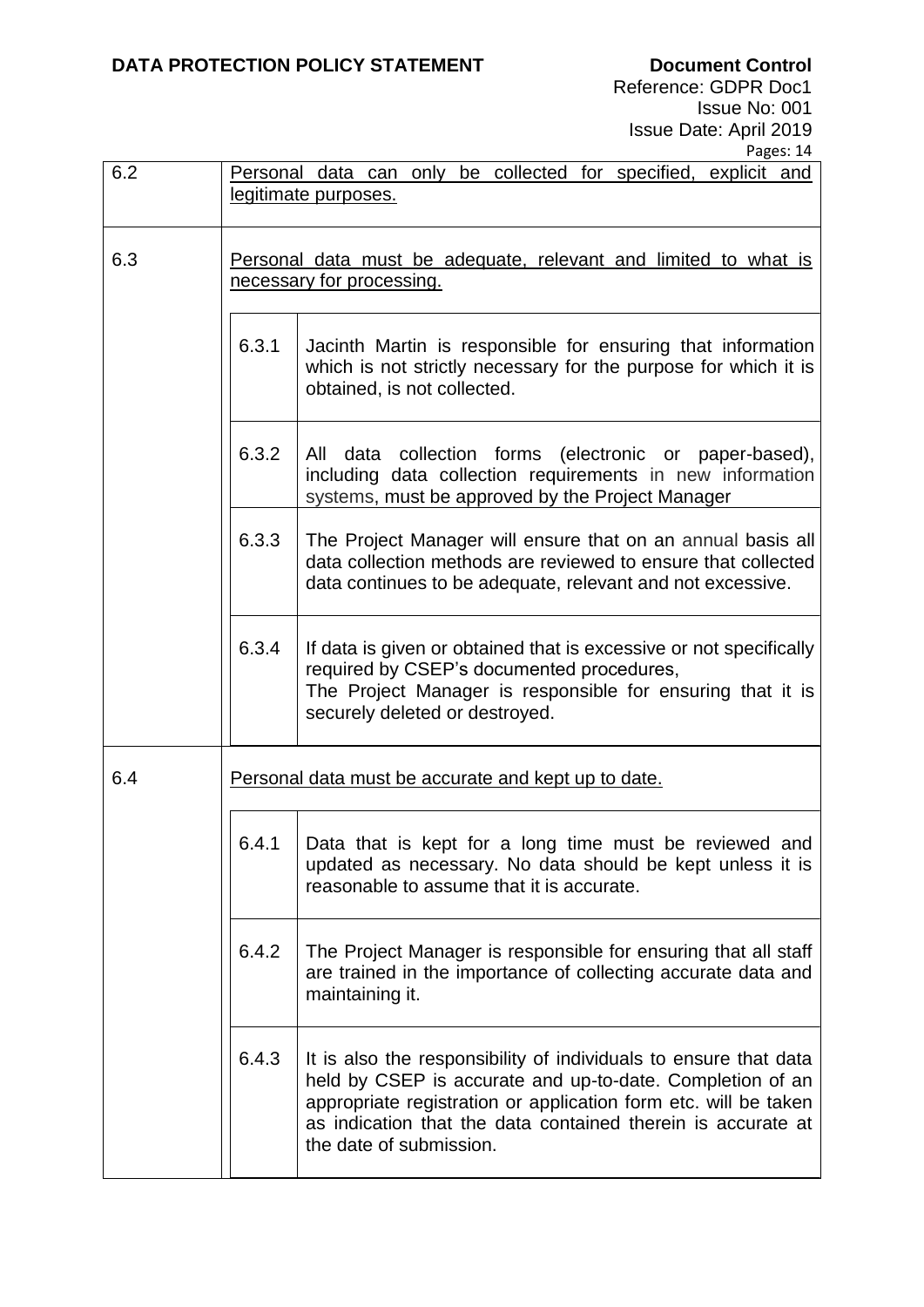|     |       | r ages. 14                                                                                                                                                                                                                                                                                                                                                                                                                                                      |
|-----|-------|-----------------------------------------------------------------------------------------------------------------------------------------------------------------------------------------------------------------------------------------------------------------------------------------------------------------------------------------------------------------------------------------------------------------------------------------------------------------|
|     | 6.4.4 | Members<br>should notify CSEP of any changes<br>in<br>circumstances to enable personal records to be updated<br>accordingly. It is the responsibility of CSEP to ensure that<br>any notification regarding change of circumstances is noted<br>and acted upon.                                                                                                                                                                                                  |
|     | 6.4.5 | The Project Manager is responsible for ensuring that<br>appropriate additional steps are taken to keep data accurate<br>and up to date, taking into account the volume of data<br>collected, the speed with which it might change and any<br>other relevant factors.                                                                                                                                                                                            |
|     | 6.4.6 | On at least an annual basis, the Project Manager will review<br>all the personal data maintained by CSEP, by reference to<br>the Data Inventory Register, and will identify any data that is<br>no longer required in the context of the registered purpose<br>will<br>arrange<br>have<br>that<br>data<br>securely<br>and<br>to<br>deleted/destroyed.                                                                                                           |
|     | 6.4.7 | The Project Manager is responsible for making appropriate<br>arrangements that, where third party organisations may have<br>been passed inaccurate or out-of-date personal information,<br>of informing them that the information is inaccurate and/or<br>out-of-date and is not to be used to inform decisions about<br>the individuals concerned; and for passing any correction to<br>the personal information to the third party where this is<br>required. |
|     |       |                                                                                                                                                                                                                                                                                                                                                                                                                                                                 |
| 6.5 |       | Personal data must be kept in a form such that the data subject can<br>be identified only as long as is necessary for processing.                                                                                                                                                                                                                                                                                                                               |
|     | 6.5.1 | Where personal data is retained beyond the processing date,<br>it will be minimised in order to protect the identity of the data<br>subject in the event of a data breach.                                                                                                                                                                                                                                                                                      |
|     | 6.5.2 | Personal data will be retained in line with the retention of<br>records procedures and, once its retention date is passed, it<br>must be securely destroyed.                                                                                                                                                                                                                                                                                                    |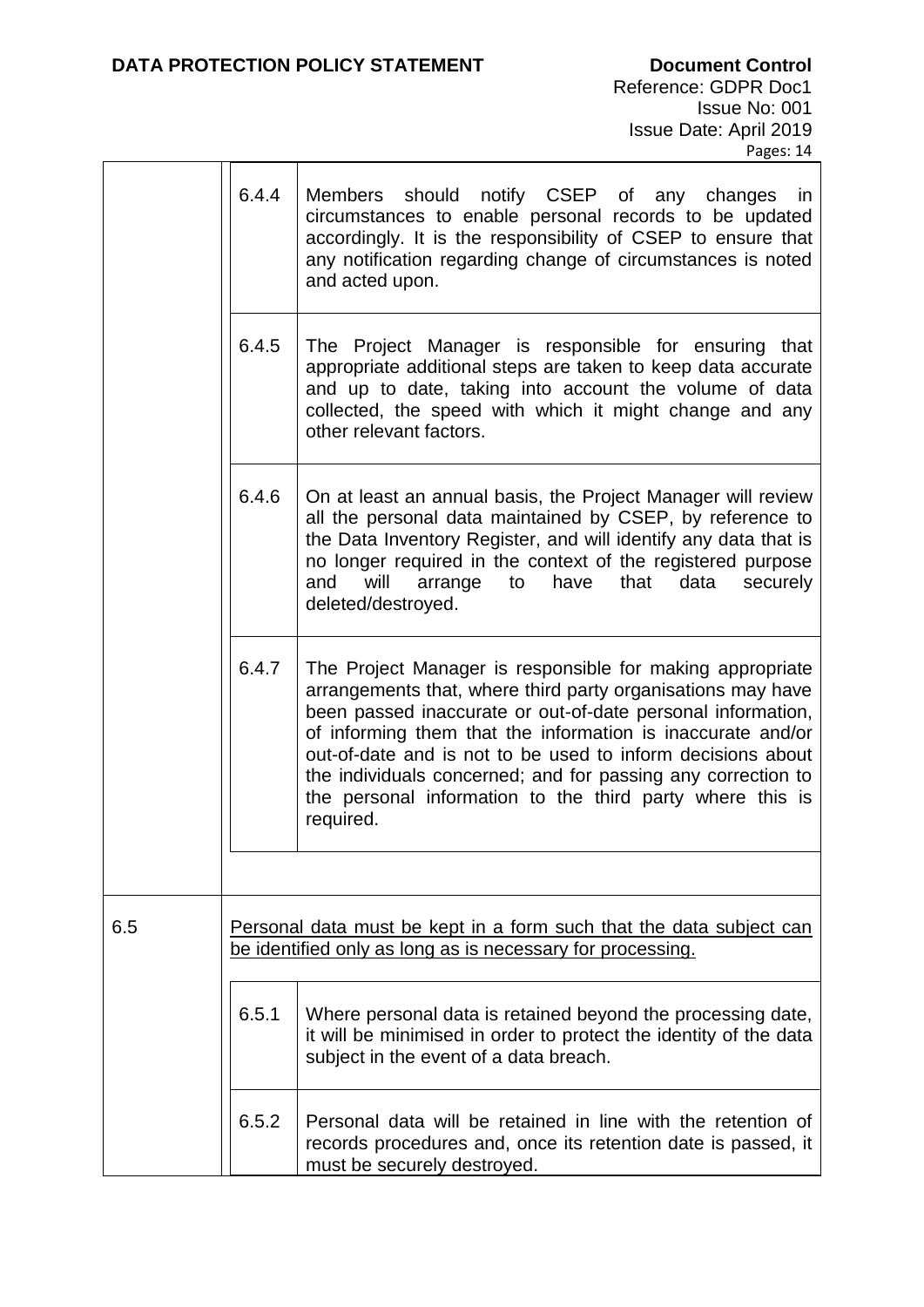|     | , ages, <del>1</del> 7                                                                                                                                                                                                                                                      |  |
|-----|-----------------------------------------------------------------------------------------------------------------------------------------------------------------------------------------------------------------------------------------------------------------------------|--|
|     | 6.5.3<br>The Project Manager must specifically approve any data<br>retention that exceeds the retention periods and must ensure<br>that the justification is clearly identified.                                                                                            |  |
| 6.6 | Personal data must be processed in a manner that ensure security                                                                                                                                                                                                            |  |
| 6.7 | Appropriate technical and organisational measures shall be taken<br>against unauthorised or unlawful processing of personal data against<br>accidental loss or destruction of, damage to, personal data.                                                                    |  |
| 6.8 | Personal data shall not be transferred to a country or territory outside<br>the European Union unless that country or territory ensures an<br>adequate level of protection for the 'rights and freedom' of data<br>subjects in relation to the processing of personal data. |  |
| 6.9 | Accountability<br>The GDPR introduces the principle of accountability which states that<br>the controller is not only responsible for ensuring compliance but for<br>demonstrating that each processing operation complies with the<br>requirement of the GDPR.             |  |
| 7   | Data subjects' rights<br>Data subjects have the following rights regarding data processing, and<br>the data that is recorded about them:                                                                                                                                    |  |
| 7.1 | To make subject access requests regarding the nature of information<br>held and to whom it has been disclosed.                                                                                                                                                              |  |
| 7.2 | To prevent processing likely to cause damage or distress.                                                                                                                                                                                                                   |  |
| 7.3 | To prevent processing for purposes of direct marketing.                                                                                                                                                                                                                     |  |
| 7.4 | To be informed about the mechanics of automated decision-making                                                                                                                                                                                                             |  |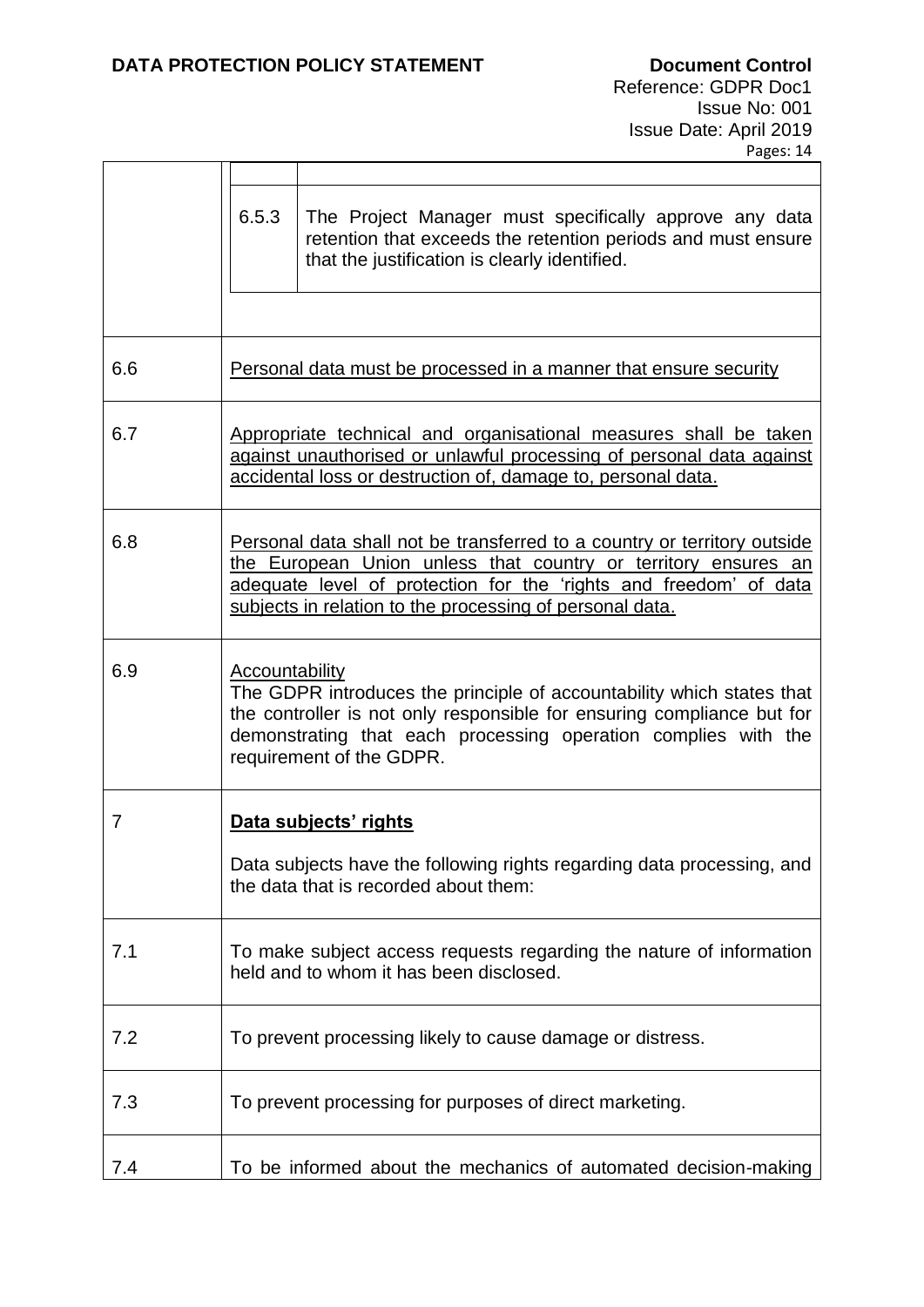|      | processes that will significantly affect them.                                                                                                                                                                                                                                                                                                                                                                                                                                                                                                                                                                                                                                                                                                                                                                                                                                                                                              |  |
|------|---------------------------------------------------------------------------------------------------------------------------------------------------------------------------------------------------------------------------------------------------------------------------------------------------------------------------------------------------------------------------------------------------------------------------------------------------------------------------------------------------------------------------------------------------------------------------------------------------------------------------------------------------------------------------------------------------------------------------------------------------------------------------------------------------------------------------------------------------------------------------------------------------------------------------------------------|--|
| 7.5  | Not to have significant decisions that will affect them taken solely by<br>automated processes.                                                                                                                                                                                                                                                                                                                                                                                                                                                                                                                                                                                                                                                                                                                                                                                                                                             |  |
| 7.6  | To sue for compensation if they suffer damage by any contravention of<br>the GDPR.                                                                                                                                                                                                                                                                                                                                                                                                                                                                                                                                                                                                                                                                                                                                                                                                                                                          |  |
| 7.7  | To take action to rectify, block, erase, including the right to be<br>forgotten, or destroy inaccurate data.                                                                                                                                                                                                                                                                                                                                                                                                                                                                                                                                                                                                                                                                                                                                                                                                                                |  |
| 7.8  | To request the ICO to assess whether any provision of the GDPR has<br>been contravened.                                                                                                                                                                                                                                                                                                                                                                                                                                                                                                                                                                                                                                                                                                                                                                                                                                                     |  |
| 7.9  | The right for personal data to be provided to them in a structured,<br>commonly used and machine-readable format, and the right to have<br>the data transmitted to another controller.                                                                                                                                                                                                                                                                                                                                                                                                                                                                                                                                                                                                                                                                                                                                                      |  |
| 7.10 | The right to object to any automated profiling without consent.<br>Data subject may make data access request as described in GDPR<br>doc 2.2; this procedure also describes how CSEP will ensure that its<br>response to the data access complies with the requirements of the<br>regulation.<br><b>Complaints</b><br>Data subjects who wish to complain to CSEP about how their personal<br>information has been processed may lodge their complaint directly<br>with the Project Manager.<br>Data subject may also complain directly to ICO and Project Manager<br>and CSEP must provide appropriate contact details.<br>Where data subjects wish to complain about how their complaint has<br>been handled, or appeal against any decision made following a<br>complaint, they may lodge a further complaint to the Project Manager<br>(The right to do this should be included in the GDPR section of<br>CSEP's complaints procedures). |  |
| 8.   | <b>Consent</b>                                                                                                                                                                                                                                                                                                                                                                                                                                                                                                                                                                                                                                                                                                                                                                                                                                                                                                                              |  |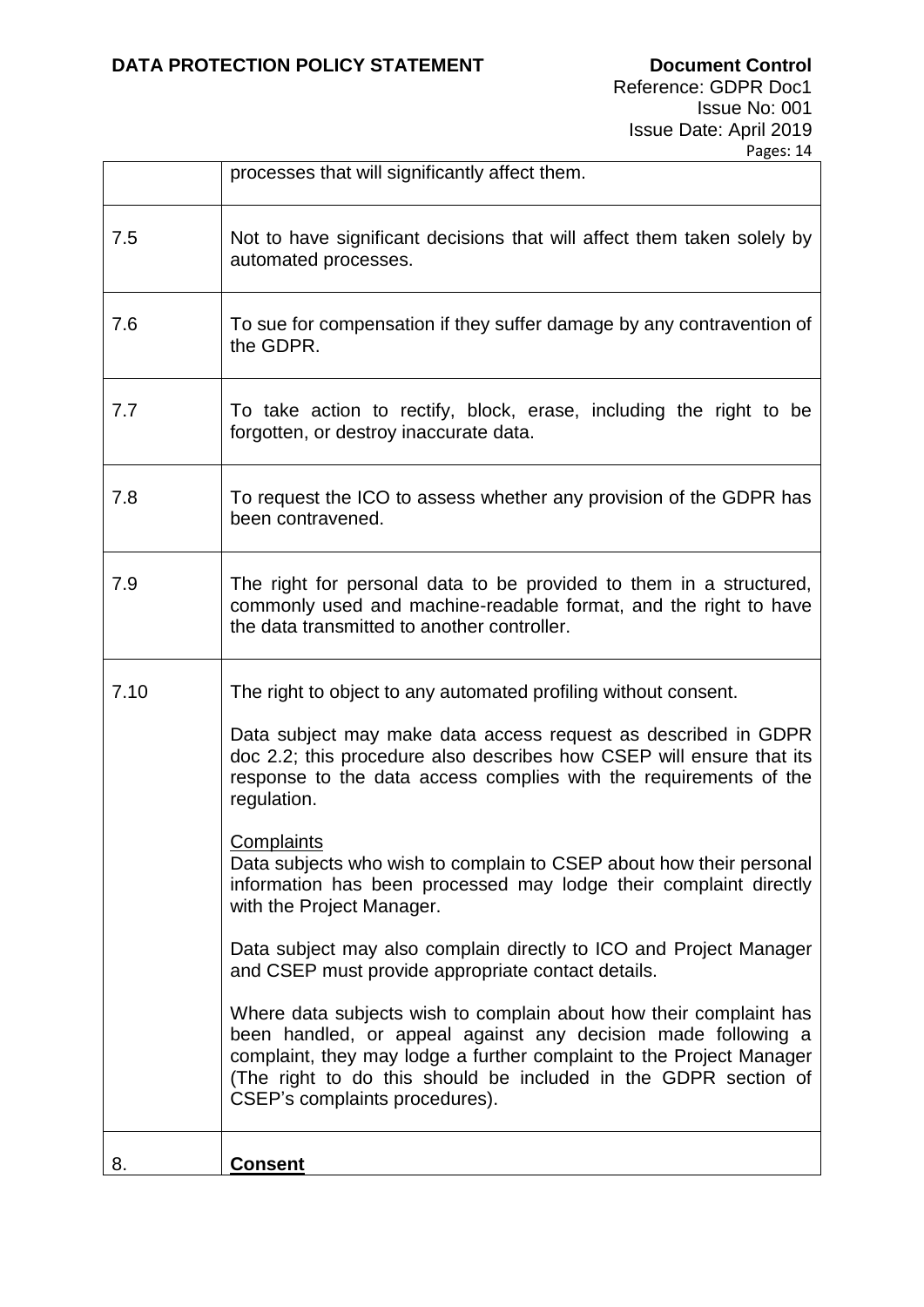CSEP understand 'consent' to mean that it has been explicitly and freely given, specific, informed and unambiguous indication of the data subject's wishes by which he/she by statement, or by a clear affirmative action, signifies agreement to the processing of personal data relating to him/her. The consent of the data subject can be withdrawn at any time.

CSEP understand 'consent' to mean that data subject has been fully informed of the intended processing and has signified their agreement, while in a fit state of mind to do so and without pressure being exerted upon them. Consent obtained under duress or on the basis of misleading information will not be a valid basis for processing. There must be some active communication between the parties which demonstrate active consent. Consent cannot be inferred from nonresponse to a communication. For sensitive data, explicit written consent of data subject must be obtained unless alternative legitimate bases for processing exists.

In most instances consent to process personal and sensitive data is obtained routinely by CSEP using standard consent documents e.g. when registering a new member.

## 9. **Security of data**

All members are responsible for ensuring that any personal data which CSEP holds and for which they are responsible, is kept securely and is not under any condition disclosed to any third party unless that third party has been specifically authorised by CSEP to receive that information and has entered into a confidentiality agreement.

All personal data should be accessible only to those who need to use it, and access may only be granted in line with the Access Control Policy. You should form a judgement based upon the sensitivity of the information in question, but personal data must be kept:

- In a lockable room with controlled access; and/or
- In a lockable drawer or filing cabinet; and/or
- If computerised, password protected in line with corporate requirements in Access Control Policy; and/or
- Stored on (removable) computer media which are encrypted.

Care must be taken to ensure that PC screens and terminals are not visible except to authorised members of CSEP. All members are required to enter into an Acceptable Use Agreement before they are given access to organisational information of any sort.

Manual records may not be left where they can be accessed by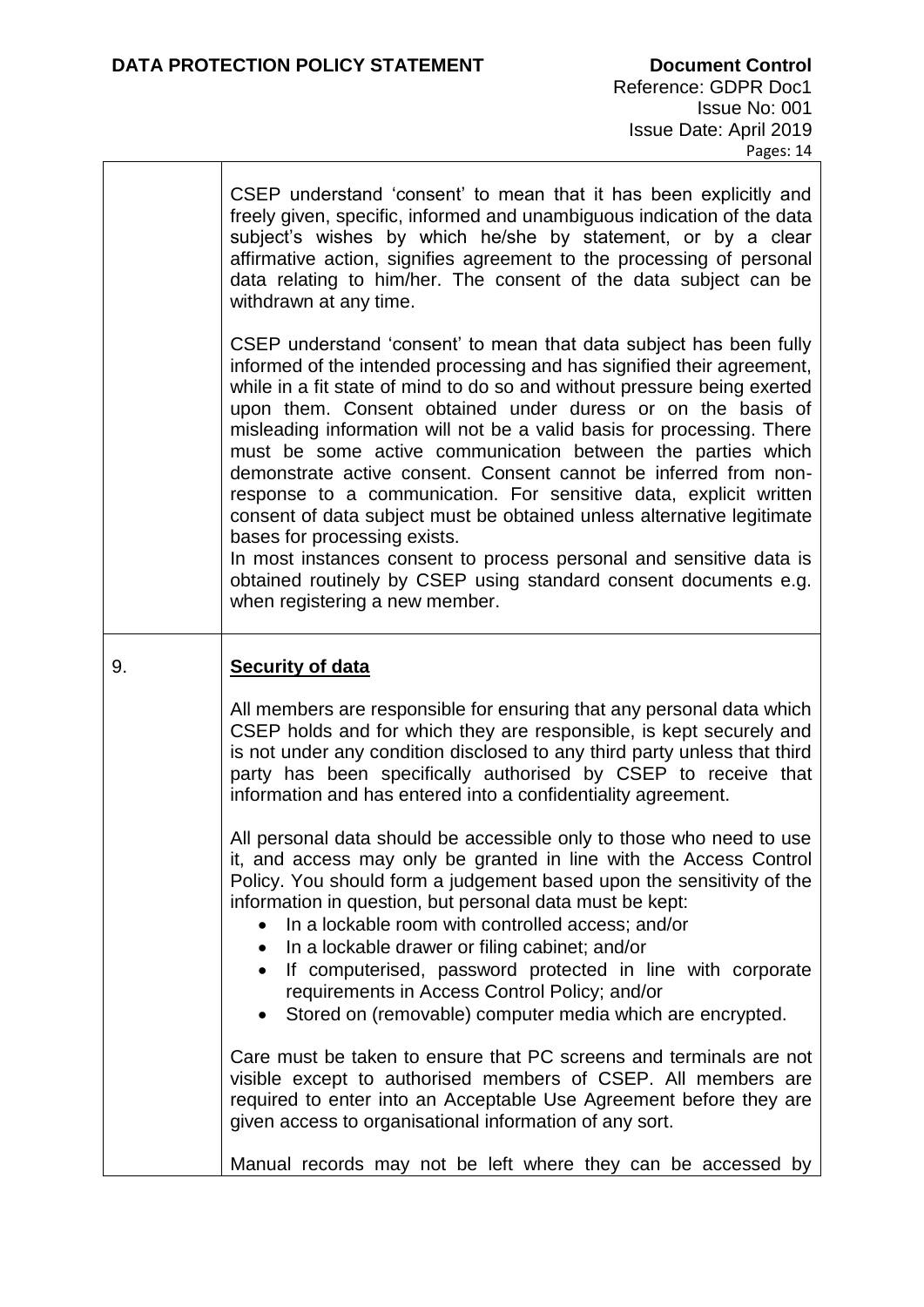unauthorised personnel and may not be removed from business premises without explicit (written) authorisation. As soon as manual records are no longer required for the day-to-day member support, they must be removed.

Processing of personal data 'off site' present a potentially greater risk of loss, theft or damage to personal data. Members must be specifically authorised to process data off-site.

## 10. **Right of access to data**

Data subjects have the rights to access any personal data (i. e. data about them) which is held by CSEP in electronic format and manual records which form part of a relevant filing system. This includes the right to inspect confidential personal references received by CSEP, and information obtained from third-party organisations about that person.

Subject Access Requests are dealt with as described in GDPR doc 2.2.

## 11. **Disclosure of data**

CSEP must ensure that personal data is not disclosed to unauthorised third parties which includes family members, friends, government bodies, and in certain circumstances, the police. All members should exercise caution when asked to disclose personal data held on another individual to a third party (and will be required to attend specific training that enables them to deal effectively with any such risk). It is important to bear in mind whether or not disclosure of the information is relevant to, and necessary for, the conduct of CSEP's business.

The GDPR permits certain disclosure without consent so long as the information is requested for one or more of the following purposes:

- To safeguard national security;
- Prevention or detection of crime including the apprehension or prosecution of offenders;
- Assessment or collection of tax duty;
- Discharge of regulatory functions (including health, safety and welfare of persons at work);
- To protect the vital interest of the individual, this refers to life and death situations.

All requests to provide data for one of these reasons must be